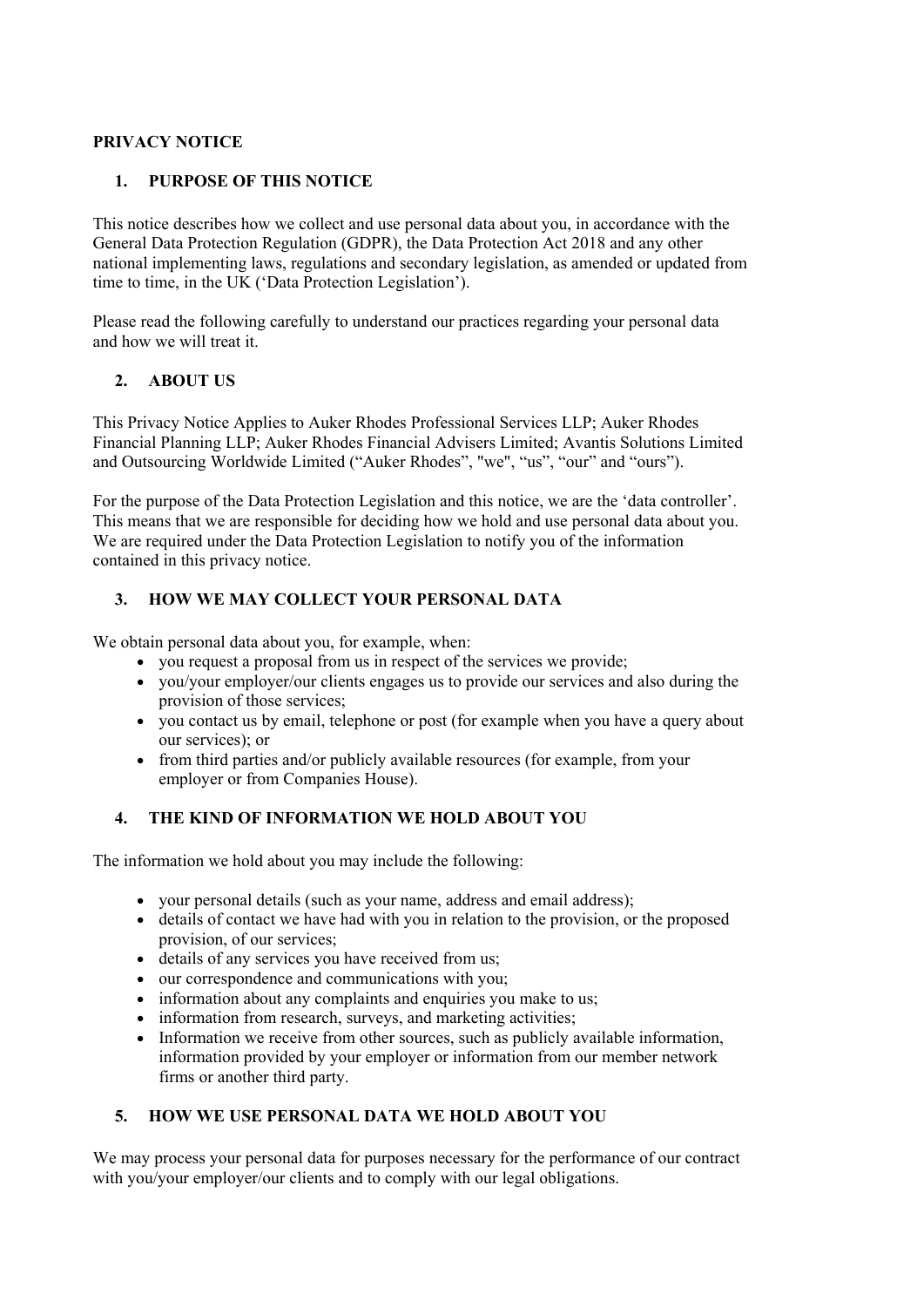We may process your personal data for the purposes necessary for the performance of our contract with our clients. This may include processing your personal data where you are an employee, subcontractor, supplier or customer of our client.

We may process your personal data for the purposes of our own legitimate interests provided that those interests do not override any of your own interests, rights and freedoms which require the protection of personal data. This includes processing for marketing, business development, statistical and management purposes.

We may process your personal data for certain additional purposes with your consent, and in these limited circumstances where your consent is required for the processing of your personal data then you have the right to withdraw your consent to processing for such specific purposes.

Please note that we may process your personal data for more than one lawful basis depending on the specific purpose for which we are using your data.

#### **Situations in which we will use your personal data**

We may use your personal data in order to:

- carry out our obligations arising from any agreements entered into between you/your employer/our clients and us (which will most usually be for the provision of our services);
- carry out our obligations arising from any agreements entered into between our clients and us (which will most usually be for the provision of our services) where you may be a subcontractor, supplier or customer of our client;
- provide you with information related to our services and our events and activities that you request from us or which we feel may interest you, provided you have consented to be contacted for such purposes;
- seek your thoughts and opinions on the services we provide; and
- notify you about any changes to our services.

In some circumstances we may anonymise or pseudonymise the personal data so that it can no longer be associated with you, in which case we may use it without further notice to you.

If you refuse to provide us with certain information when requested, we may not be able to perform the contract we have entered into with you. Alternatively, we may be unable to comply with our legal or regulatory obligations.

We may also process your personal data without your knowledge or consent, in accordance with this notice, where we are legally required or permitted to do so.

#### **Data retention**

We will only retain your personal data for as long as is necessary to fulfil the purposes for which it is collected.

When assessing what retention period is appropriate for your personal data, we take into consideration:

- the requirements of our business and the services provided;
- any statutory or legal obligations:
- the purposes for which we originally collected the personal data;
- the lawful grounds on which we based our processing;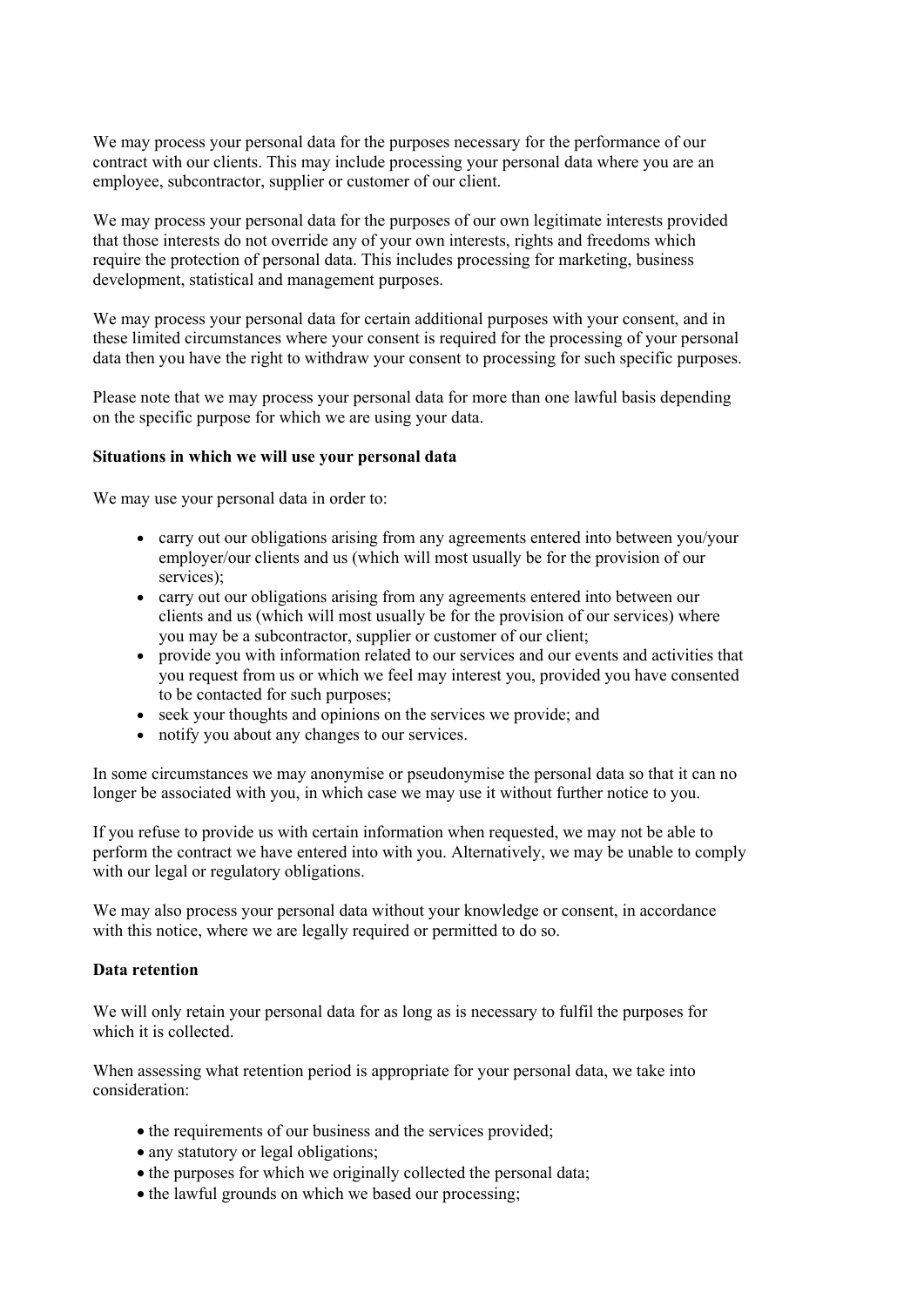- $\bullet$  the types of personal data we have collected;
- the amount and categories of your personal data; and
- whether the purpose of the processing could reasonably be fulfilled by other means.

#### **Change of purpose**

Where we need to use your personal data for another reason, other than for the purpose for which we collected it, we will only use your personal data where that reason is compatible with the original purpose.

Should it be necessary to use your personal data for a new purpose, we will notify you and communicate the legal basis which allows us to do so before starting any new processing.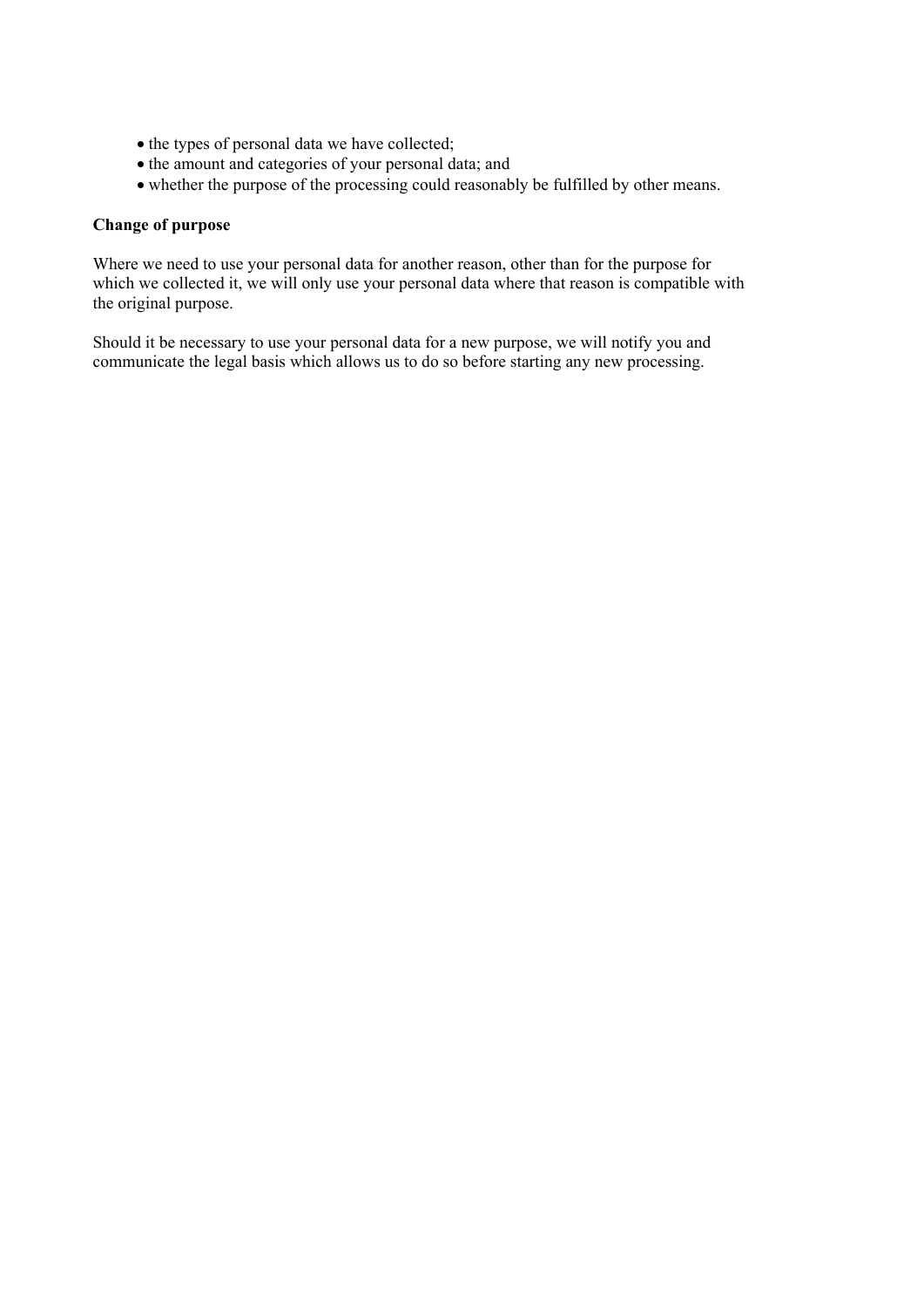# **6. DATA SHARING**

### **Why might you share my personal data with third parties?**

We will share your personal data with third parties where we are required by law, where it is necessary to administer the relationship between us or where we have another legitimate interest in doing so.

### **Which third-party service providers process my personal data?**

"Third parties" includes third-party service providers and other entities within our group or the members of our firm's network. The following activities are carried out by third-party service providers: IT and cloud services, professional advisory services, administration services, marketing services and banking services.

All of our third-party service providers are required to take commercially reasonable and appropriate security measures to protect your personal data. We only permit our third-party service providers to process your personal data for specified purposes and in accordance with our instructions.

# **What about other third parties?**

We may share your personal data with other third parties, for example in the context of the possible sale or restructuring of the business. We may also need to share your personal data with a regulator or to otherwise comply with the law.

# **7. TRANSFERRING PERSONAL DATA OUTSIDE THE EUROPEAN ECONOMIC AREA (EEA)**

We store personal data on servers located in the European Economic Area (EEA). We may transfer personal data to our group entities or the members of our firm's network, and reputable third party organisations situated inside or outside of the EEA when we have a business reason to engage these organisations. Each organisation is required to safeguard personal data in accordance with our contractual obligations and data protection legislation.

# **8. DATA SECURITY**

We have put in place commercially reasonable and appropriate security measures to prevent your personal data from being accidentally lost, used or accessed in an unauthorised way, altered or disclosed. In addition, we limit access to your personal data to those employees, agents, contractors and other third parties who have a business need to know. They will only process your personal data on our instructions and they are subject to a duty of confidentiality.

We have put in place procedures to deal with any suspected data security breach and will notify you and any applicable regulator of a suspected breach where we are legally required to do so.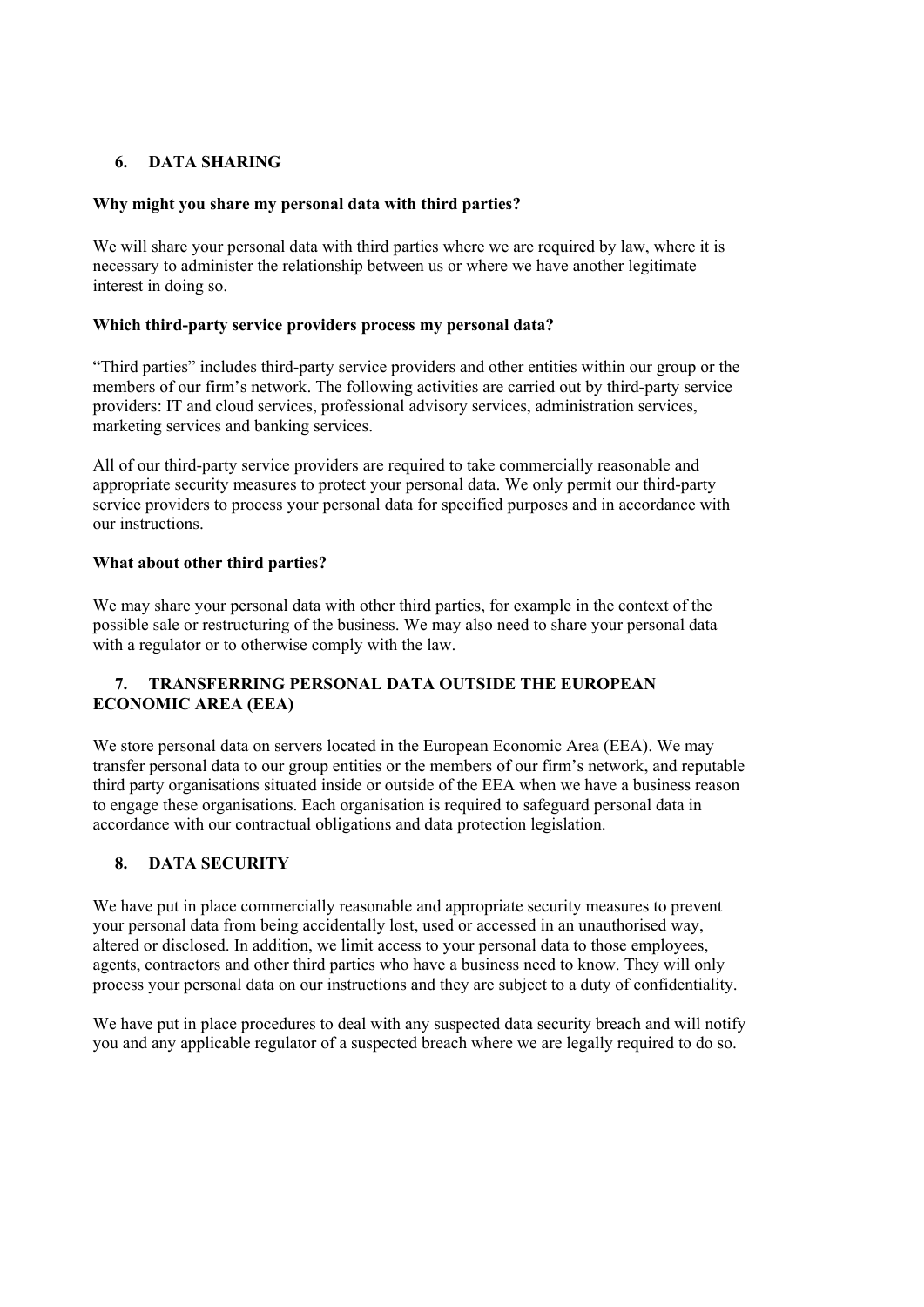# **9. RIGHTS OF ACCESS, CORRECTION, ERASURE, AND RESTRICTION**

## **Your duty to inform us of changes**

It is important that the personal data we hold about you is accurate and current. Should your personal information change, please notify us of any changes of which we need to be made aware by contacting us, using the contact details below.

#### **Your rights in connection with personal data**

Under certain circumstances, by law you have the right to:

- Request access to your personal data. This enables you to receive details of the personal data we hold about you and to check that we are processing it lawfully.
- Request correction of the personal data that we hold about you.
- Request erasure of your personal data. This enables you to ask us to delete or remove personal data where there is no good reason for us continuing to process it. You also have the right to ask us to delete or remove your personal data where you have exercised your right to object to processing (see below).
- Object to processing of your personal data where we are relying on a legitimate interest (or those of a third party) and there is something about your particular situation which makes you want to object to processing on this basis. You also have the right to object where we are processing your personal information for direct marketing purposes.
- Request the restriction of processing of your personal data. This enables you to ask us to suspend the processing of personal data about you, for example if you want us to establish its accuracy or the reason for processing it.
- Request the transfer of your personal data to you or another data controller if the processing is based on consent, carried out by automated means and this is technically feasible.

If you want to exercise any of the above rights, please contact us.

You will not have to pay a fee to access your personal data (or to exercise any of the other rights). However, we may charge a reasonable fee if your request for access is clearly unfounded or excessive. Alternatively, we may refuse to comply with the request in such circumstances.

We may need to request specific information from you to help us confirm your identity and ensure your right to access the information (or to exercise any of your other rights). This is another appropriate security measure to ensure that personal information is not disclosed to any person who has no right to receive it.

# **10. RIGHT TO WITHDRAW CONSENT**

In the limited circumstances where you may have provided your consent to the collection, processing and transfer of your personal data for a specific purpose (for example, in relation to direct marketing that you have indicated you would like to receive from us), you have the right to withdraw your consent for that specific processing at any time. To withdraw your consent, please contact us.

Once we have received notification that you have withdrawn your consent, we will no longer process your personal information (personal data) for the purpose or purposes you originally agreed to, unless we have another legitimate basis for doing so in law.